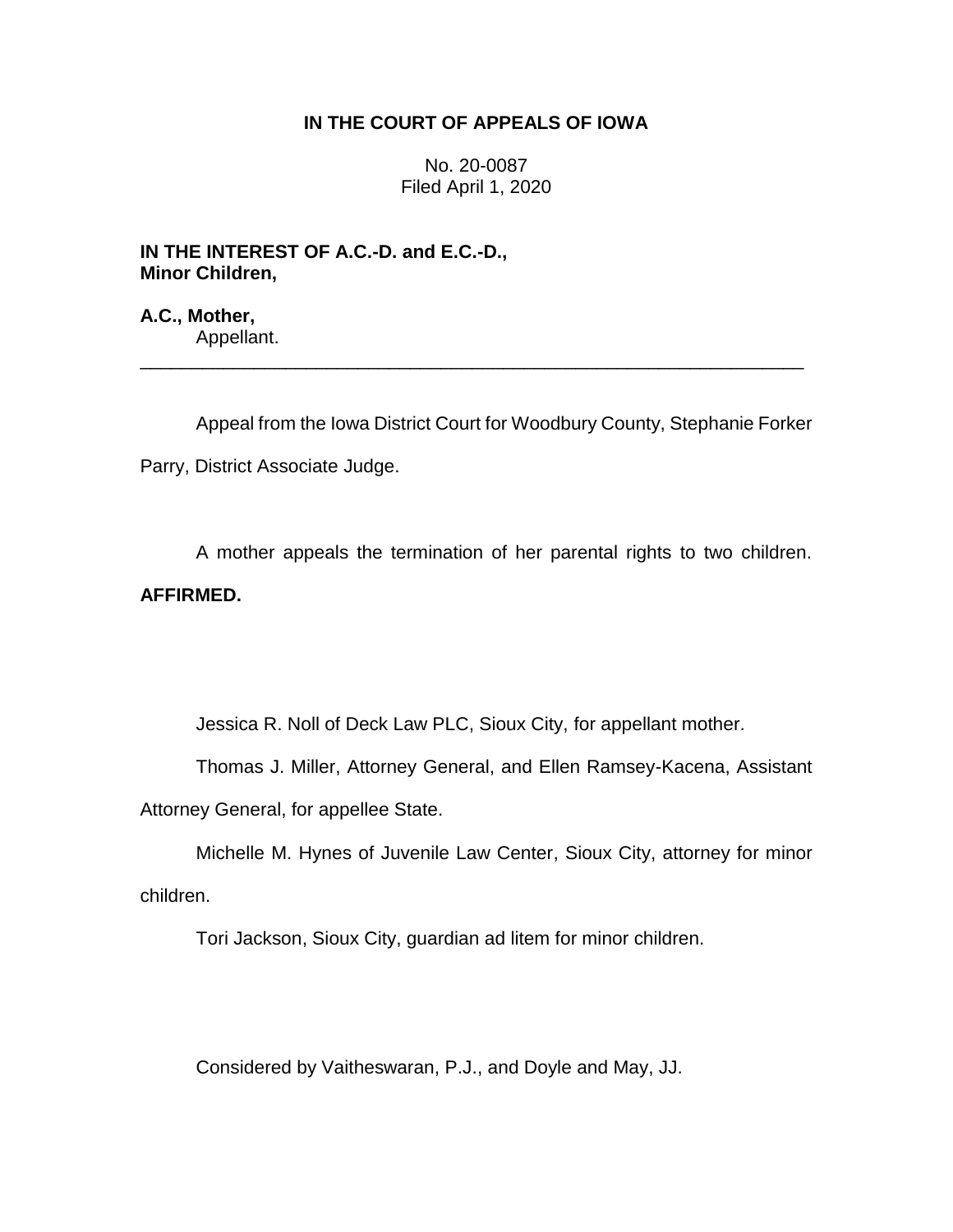## **VAITHESWARAN, Presiding Judge.**

A mother appeals the termination of her parental rights to two children, born in 2014 and 2015. She contends the State failed to prove the grounds for termination cited by the district court; termination was not in the children's best interests; and the district court should have placed the children in a guardianship in lieu of terminating her parental rights.

The State filed a petition seeking to have the children adjudicated in need of assistance. The State cited the mother's physical abuse of an older child and the mother's mental health. The mother also had a long history of substance abuse. The district court granted the petition and placed temporary custody of the children with the mother for placement with her at a women's and children's center.

On the mother's discharge from the center, the court ordered the children to remain with her under the protective supervision of the department of human services. Shortly thereafter, the department learned that the mother allowed the children to be with their father despite concerns about his substance abuse. After the department confronted the mother with this discovery, the mother disappeared with the children. When she reconnected with the department, she advised the caseworker that "she relapsed on methamphetamine" the previous weekend. The district court ordered the children temporarily removed from her care.

The mother initially attended treatment and made enough progress that the department permitted overnight visits with the children. Later, she disengaged from services. The department reverted to fully-supervised visits.

Eventually, the State petitioned to terminate parental rights. The district court terminated the mother's parental rights pursuant to three statutory grounds.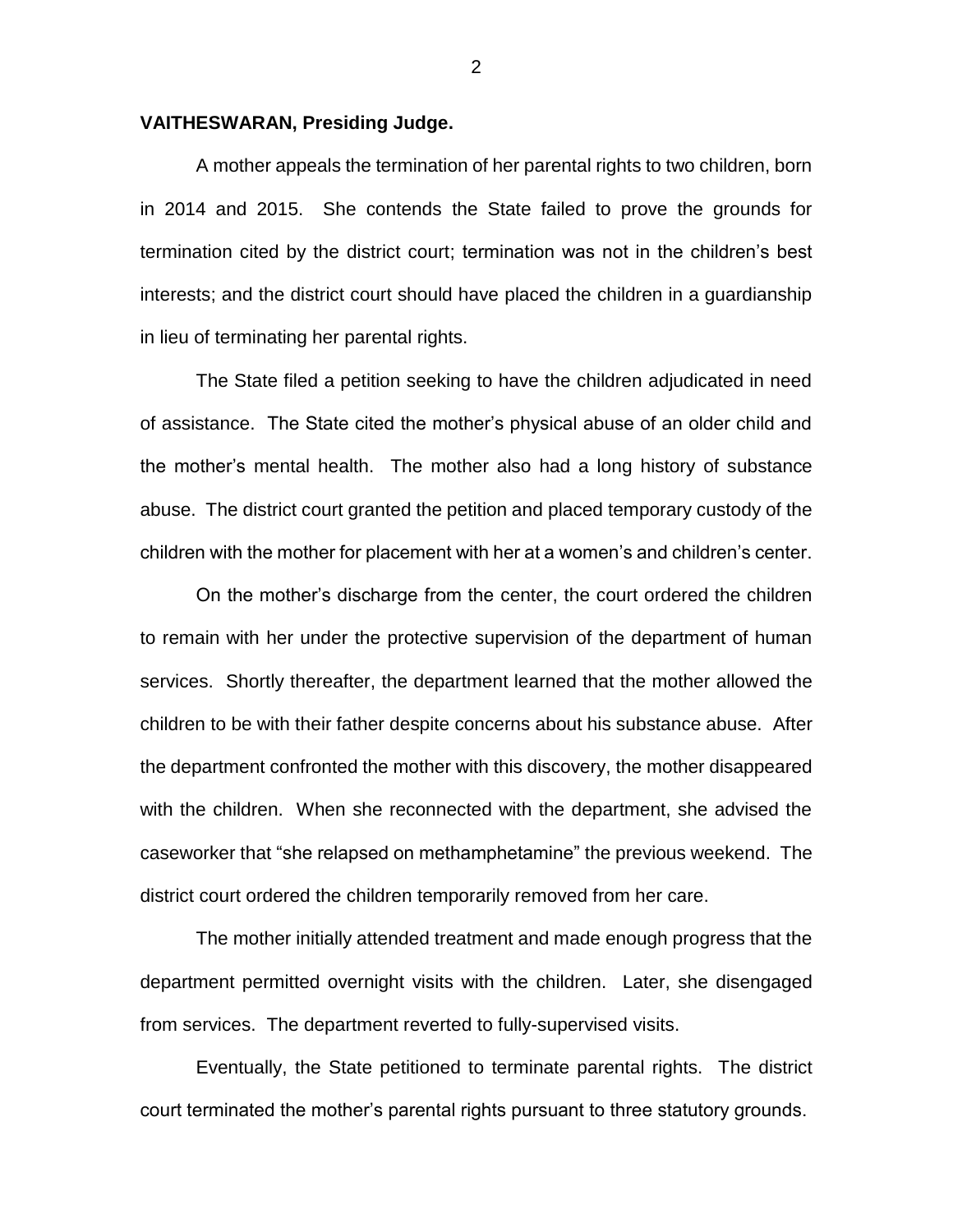We may affirm if we find clear and convincing evidence to support any of the grounds. *See In re A.B*., 815 N.W.2d 764, 774 (Iowa 2012). On our de novo review, we focus on Iowa Code section 232.116(1)(f) (2019), which requires proof of several elements, including proof the children cannot be returned to the mother's custody.

The mother contends the State failed to establish this element because she "was living [with her mother and grandmother] where the children had been previously placed." But she conceded she was "not ready at the moment" to take them to her mother's house, and she stated "it [would] be a while" before she could. By the time of the termination hearing, the department had offered her more than two years of services to address the conditions that precipitated intervention and removal. On our de novo review, we conclude the State proved that the children could not be returned to her custody.

Termination must also serve the children's best interests. *See* Iowa Code § 232.116(2). The mother testified the results of drug tests administered by the department were "[n]egative, positive," "[a] little of both." She conceded she was not participating in substance-abuse treatment. In her words, "it hasn't been like a priority honestly." She also admitted to not attending Alcoholics or Narcotics Anonymous meetings. Finally, as noted, she agreed the children could not be returned to her custody at the time of the termination hearing or in the imminent future. We conclude termination of the mother's parental rights was in the children's best interests.